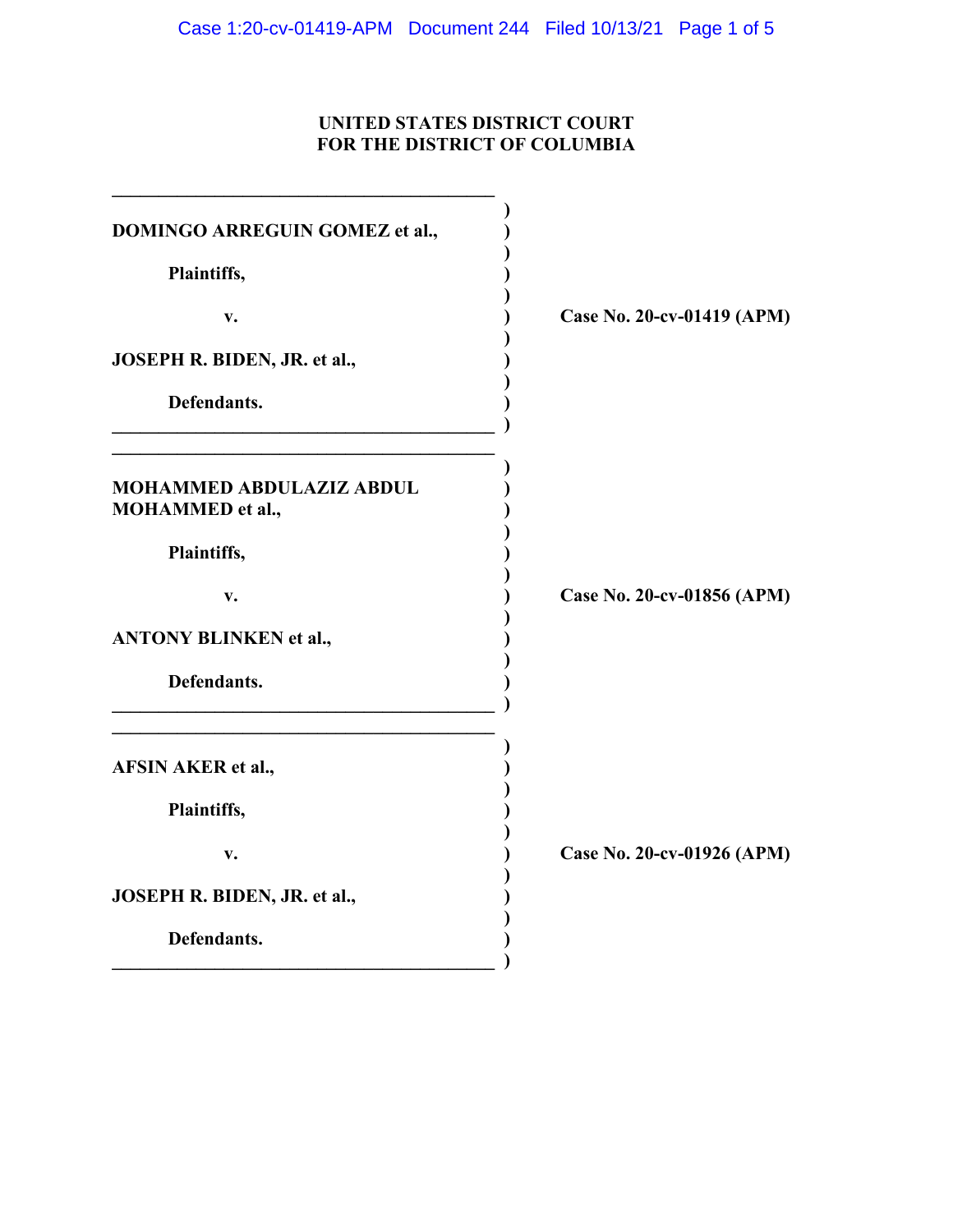| <b>CLAUDINE NGUM FONJONG et al.,</b> |                            |
|--------------------------------------|----------------------------|
| Plaintiffs,                          |                            |
| v.                                   | Case No. 20-cv-02128 (APM) |
| JOSEPH R. BIDEN, JR. et al.,         |                            |
| Defendants.                          |                            |
| <b>MORAA ASNATH KENNEDY et al.,</b>  |                            |
| Plaintiffs,                          |                            |
| v.                                   | Case No. 20-cv-02639 (APM) |
| JOSEPH R. BIDEN, JR. et al.          |                            |
| Defendants.                          |                            |
|                                      |                            |

### **AMENDED ORDER1**

On August 17, 2021, the court issued a Memorandum Opinion and Order that directed Defendants to process the 9,095 2020 diversity visas ("DV-2020") that the court had earlier ordered reserved for members of the *Gomez* class. *See* Mem. Opinion and Order, ECF No. 237, at 48–52. The court instructed Defendants to "process DV-2020 applications in a random order until all [9,095] diversity visas have been granted," and further asked the parties to "notify the court by August 25, 2021, whether they have agreed to a time within which to process the reserved visas." *Id.* at 53. Regrettably, the parties were unable to reach an agreement, and their respective

<sup>&</sup>lt;sup>1</sup> This Amended Order corrects the typographical error in the court's prior Order, ECF No. 242, that identified the number of reserved visas as 9,905, and not 9,095, as the court previously had ordered, *see Gomez v. Trump*, 490 F. Supp. 3d 276, 290 (D.D.C. 2020) ("The court will order the State Department to reserve 9,095 diversity visa numbers after September 30, 2020, pending final adjudication of this matter."). *See* Fed. R. Civ. P. 60(a) (permitting trial courts to correct clerical errors contained in an order before an appeal is docketed).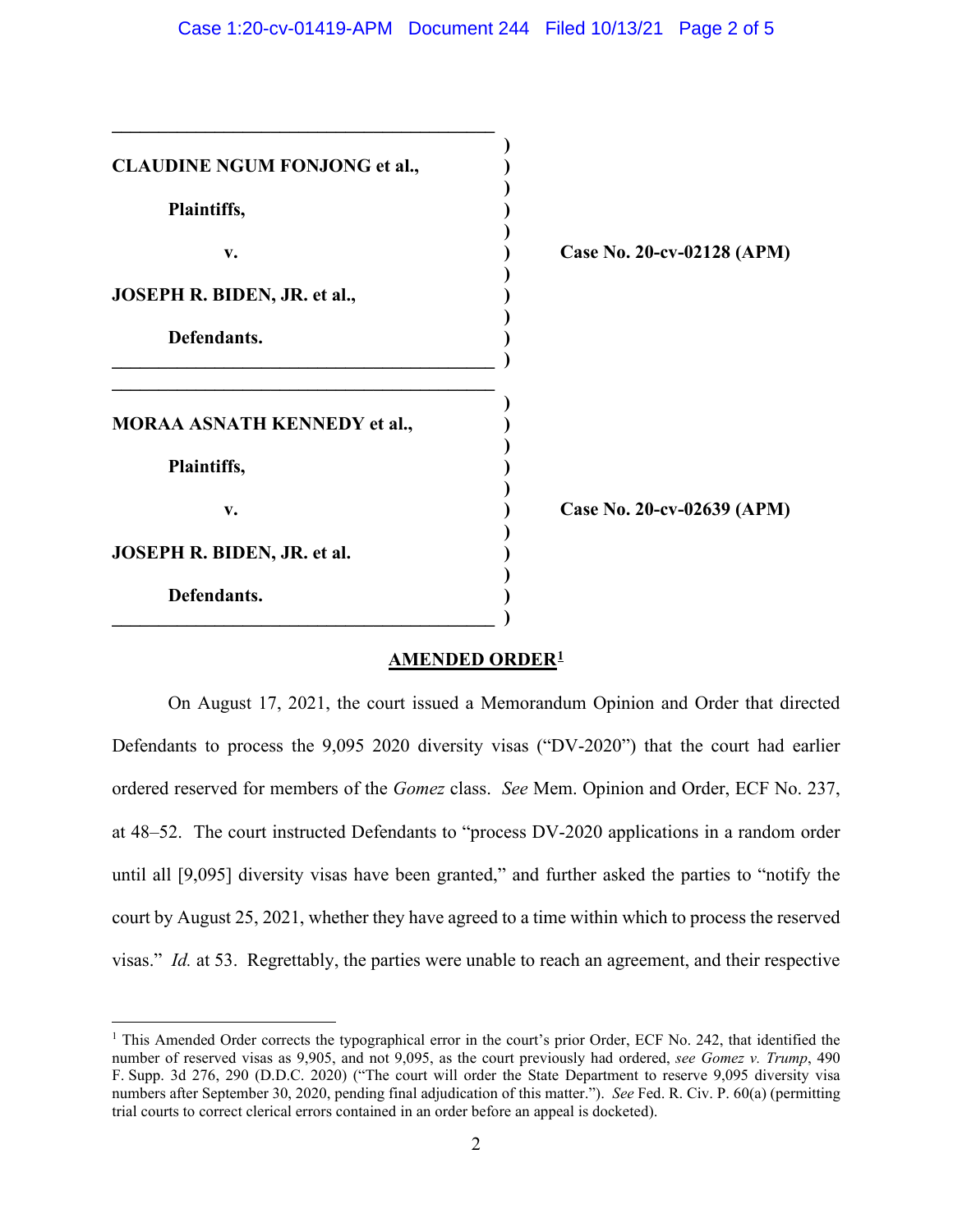#### Case 1:20-cv-01419-APM Document 244 Filed 10/13/21 Page 3 of 5

positions differ considerably. *See* Joint Status Report, ECF No. 240 [hereinafter JSR]. Defendants ask that they not be required to process the reserved visas until Fiscal Year 2023, which begins October 1, 2022. *See id.* at 3. They offer three main reasons for the requested delay in processing: (1) the State Department's Visa Office is "fully engaged in evacuation efforts, including providing emergency visa assistance to Special Immigrant Visa ('SIV') applicants seeking to depart Afghanistan," *Id.* at 3–4; (2) "the Department currently lacks the information systems infrastructure to process DV applications after the conclusion of a particular [Fiscal Year]," *id.* at 4; and (3) "the Department does not have additional capacity now or in the near future to immediately resume processing FY2020 diversity visa applications until [9,095] have been issued." Notice of Lodging of Decls., ECF No. 241, Decl. of Neal Vermillion, ECF No. 241-1, ¶ 2. For their part, all Plaintiffs demand that the State Department complete processing the reserved visas by January 31, 2022. *See* JSR at 8, 11, 13.

Having considered the parties' positions, the court orders Defendants to commence processing the 9,095 DV-2020 visas as soon as is feasible and to conclude such processing no later than the end of the 2022 Fiscal Year, or September 30, 2022. The court considered each of the three justifications offered by Defendants for a later processing date. First, the court is sensitive to the demands placed on the State Department to process SIV applications of those evacuated from Afghanistan. The court assumes that those efforts are ongoing and, for that reason, extends the processing period beyond that requested by Plaintiffs. Next, although the court understands the need for the State Department to modify its information systems infrastructure to execute the court's order, the Department does not adequately explain why such modification cannot be accomplished sooner than October 1, 2022. It simply states, without any supporting detail, that "resumption of processing [DV-2020] cases at the beginning of Fiscal Year 2023 will allow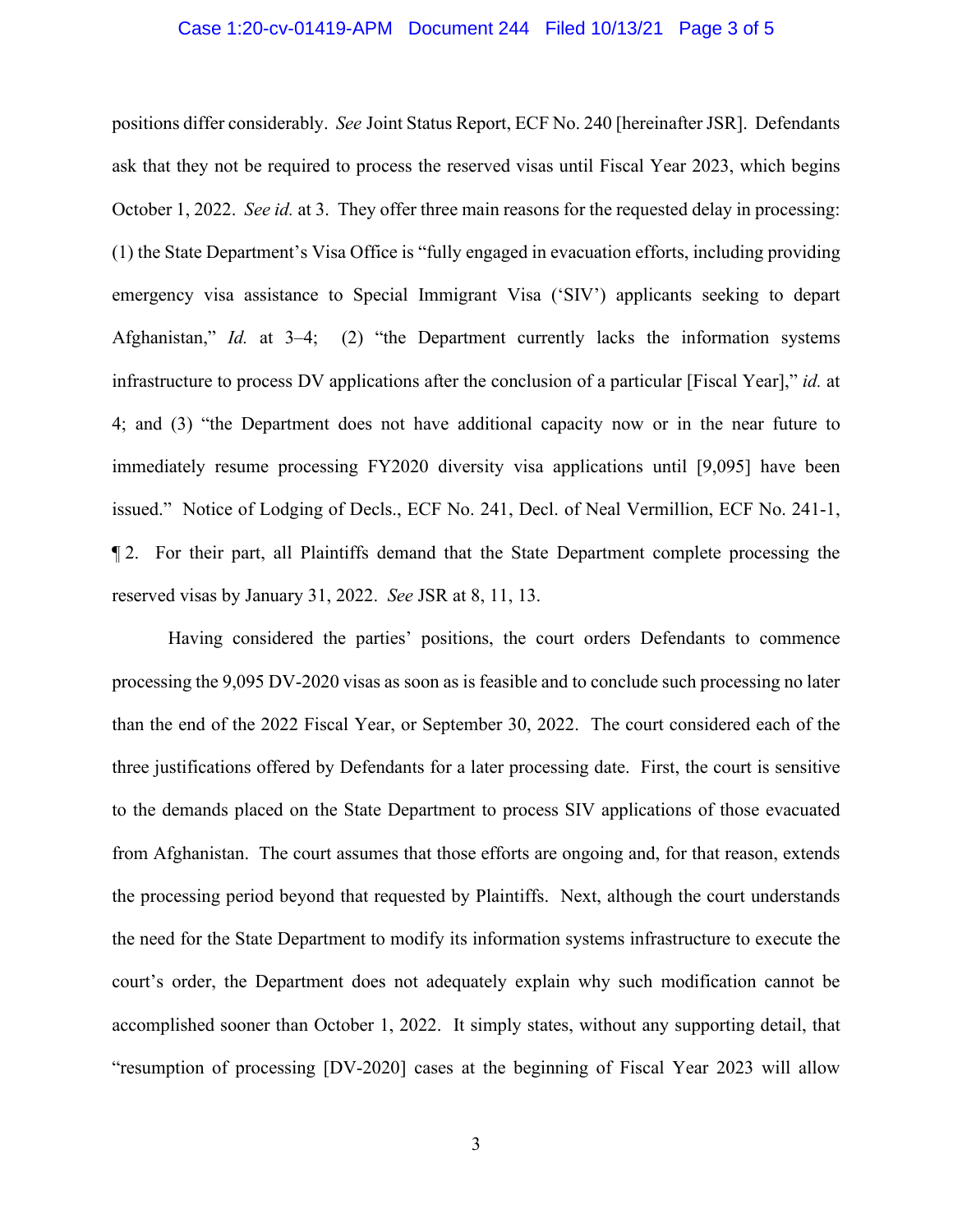#### Case 1:20-cv-01419-APM Document 244 Filed 10/13/21 Page 4 of 5

sufficient time to make all necessary system modifications." Decl. of Gulcin Halici, ECF No. 241- 2, ¶ 9. The court cannot accept such a bald declaration, particularly since the Department admits that it "has been aware since October 2020 of the potential that the Court could issue an order to process and issue over 9,000 diversity visas." *Id.* ¶ 8. Finally, although the court is cognizant of the constraints that the COVID-19 pandemic has placed on consular offices worldwide, the court's order to complete processing by the end of this Fiscal Year amounts to, on average, less than an additional 1,000 DV-2020 visas per month. That is not asking too much of the State Department. *See* Joint Status Report, *Goodluck v. Biden*, 21-cv-1530, ECF No. 54, at 4 (showing that the State Department adjudicated and issued thousands of DV-2021 visas in August and September 2021).

The court understands that waiting up to another full year will disappoint *Gomez* class members who hope to secure a reserved DV-2020 visa. However, this court must balance the interests of the class with the resource constraints of the State Department, along with the interests of thousands of others who are patiently waiting for their immigrant and nonimmigrant visas to be adjudicated and issued by consular offices. Requiring the State Department to carry out the court's order by end of Fiscal Year 2022 strikes a fair balance.

Finally, Plaintiffs have raised multiple questions about how the State Department intends to carry out the court's Order. *See* JSR at 13, 14. The court will not address those questions. The court has neither the authority nor the capacity to micromanage the way in which the reserved DV-2020 visas are adjudicated. The reserved visas must be "issued to eligible qualified immigrants strictly in a random order." 8 U.S.C. § 1153(e)(2). Beyond that instruction, the court can say or do no more.

The court, however, will require Defendants to file periodic reports indicating how many reserved DV-2020 visas it has adjudicated. Defendants shall file the first such report by January